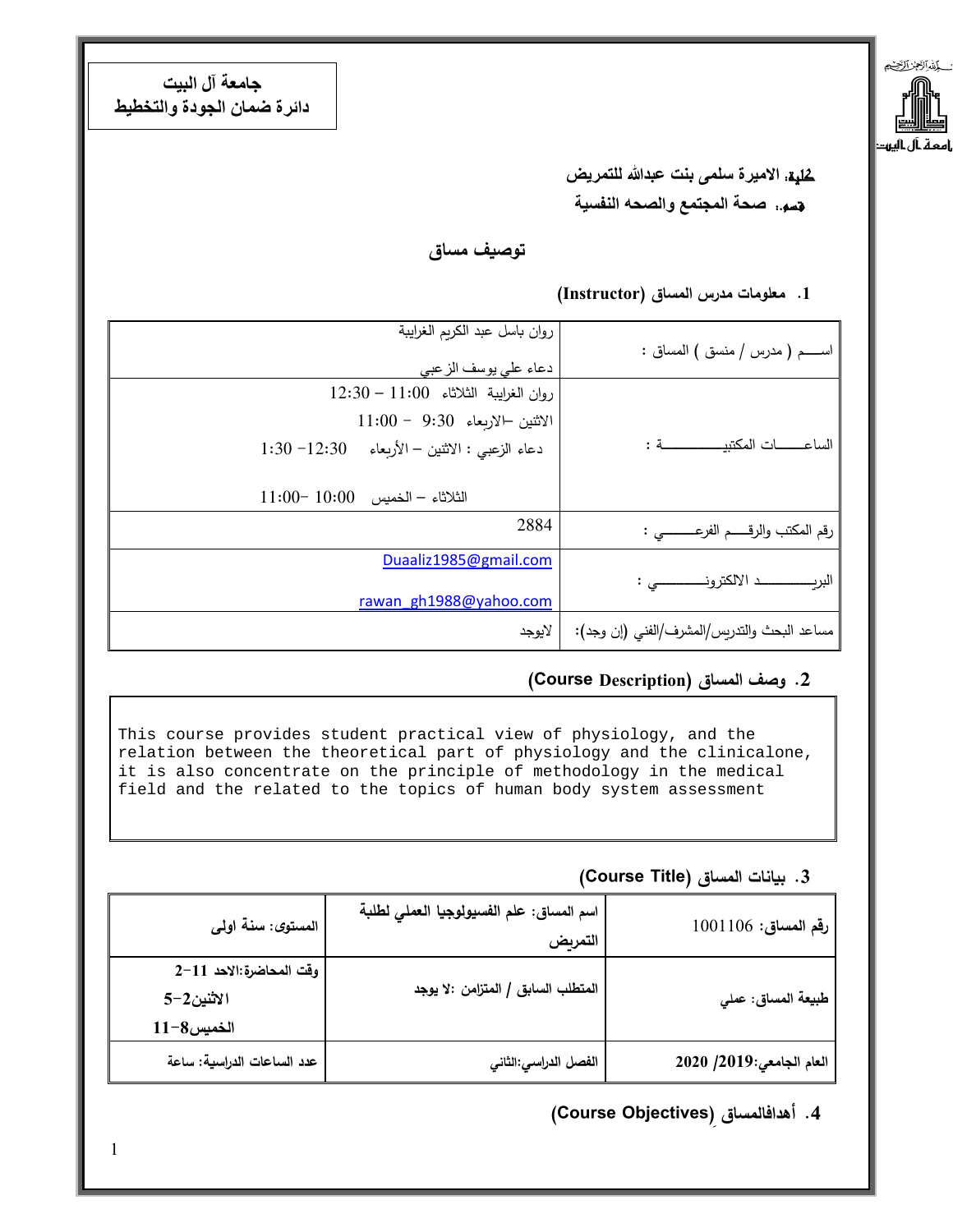Students should understand the principle of methodology  $\vert -i \rangle$ Students should know how each system in our body is evaluated  $\vert -$ ج- Students should be able to differentiate between the type of instruments that is used in each test Students should understand the purpose and the results of each test  $\vert -1$ 

## **(Intended Student Learning Outcomes) ʤعلʯال جاتʙʳم .5 (المعرفة والمهارات والكفايات)**

يفترض بالطالب بعد دراسته لهذا المساق أن يكون قادرا على:

Students should be able to do the hematological tests and interpretive them.

Students should be able to do blood pressure test and differentiate the normal reading.

Students should be able to do ECG and can read it.

Students should be able to do respiratory evaluation tests and also demonstrate them to patients

Students should be to do the special sense evaluation tests and can read them.

Students should be able to do reflexes and differentiate the normal out of abnormal. .1

#### **(Course Content)اقʴʸال Ȏʦʯʲم .6**

| الموضـــوع                          | الأسبوع |  |
|-------------------------------------|---------|--|
| Syllabus discussion                 | الأول   |  |
| Microscope parts                    | الثاني  |  |
| PCV & Hb                            | الثالث  |  |
| Blood grouping                      | الرابع  |  |
| Bleeding and coagulation time tests | الخامس  |  |
| Differential WBCs test              | السادس  |  |
| الامتحان الأول                      |         |  |